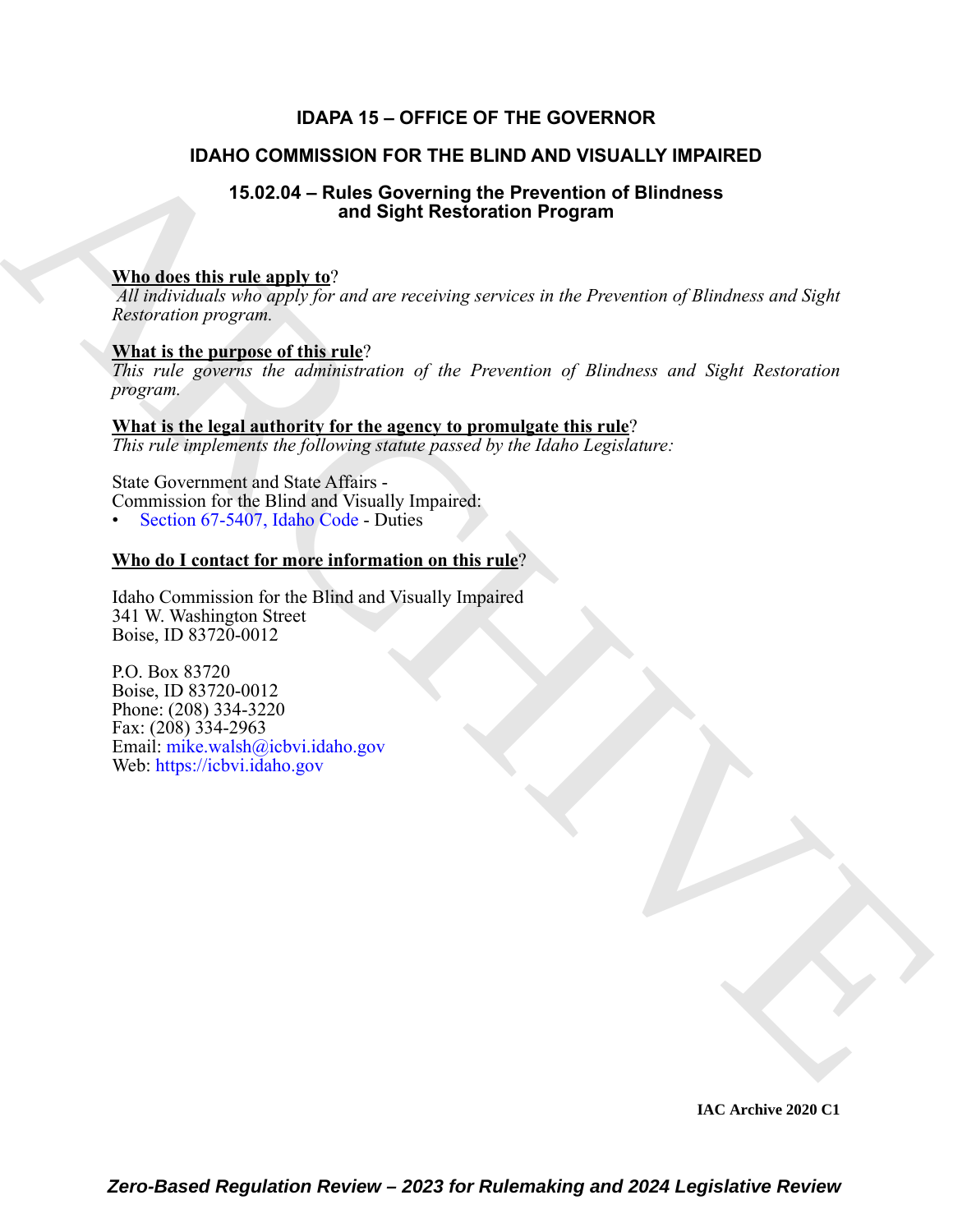# **Table of Contents**

# 15.02.04 – Rules Governing the Prevention of Blindness<br>and Sight Restoration Program

| 110. Eligibility. 2. 2. 2. 2. 2. 2. 2. 2. 3. 3. 3. 2. 2. 2. 3. 3. 3. 3. 2. 2. 3. 3. 3. 4. 2. 3. 3. 4. 2. 3. 3. |  |
|----------------------------------------------------------------------------------------------------------------|--|
|                                                                                                                |  |
|                                                                                                                |  |
|                                                                                                                |  |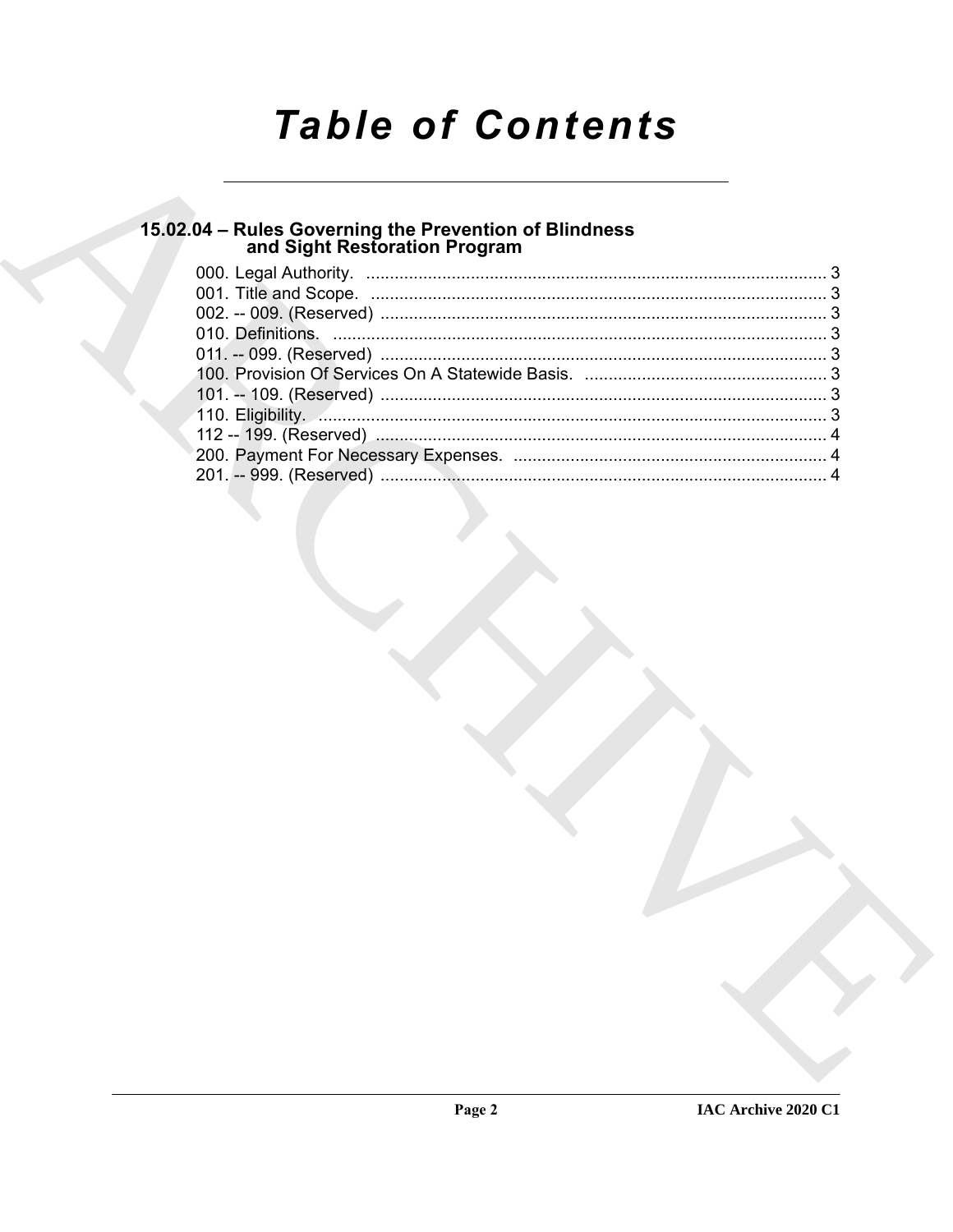#### **15.02.04 – RULES GOVERNING THE PREVENTION OF BLINDNESS AND SIGHT RESTORATION PROGRAM**

#### <span id="page-2-18"></span><span id="page-2-1"></span><span id="page-2-0"></span>**000. LEGAL AUTHORITY.**

This chapter is adopted in accordance with Section 67-5407(d) and (e), Idaho Code. (4-2-08)

#### <span id="page-2-20"></span><span id="page-2-2"></span>**001. TITLE AND SCOPE.**

**01.** Title. These rules are titled IDAPA 15.02.04, "Rules Governing the Prevention of Blindness and storation Program." (4-2-08) Sight Restoration Program."

**02. Scope**. These rules include, but are not limited to, the procedure and practice requirements governing the provision of services under the Prevention of Blindness and Sight Restoration Program. (4-2-08)

<span id="page-2-3"></span>**002. -- 009. (RESERVED)**

#### <span id="page-2-9"></span><span id="page-2-4"></span>**010. DEFINITIONS.**

<span id="page-2-10"></span>**01. Blind or Visually Impaired**. A person whose visual acuity with correcting lenses is not better than twenty/two hundred (20/200) in the better eye; or a person whose vision in the better eye is restricted to a field that subtends an angle of not greater than twenty (20) degrees; or a person who is functionally blind; or a person who is without any sight. (4-2-08)

<span id="page-2-11"></span>**02. Comparable Benefits or Services**. Any benefit or service that exists under any other programs that is available to the client. Examples are, but not limited to, Medicaid, Medicare, private health insurance, and medical indigence programs for medication. (4-2-08)

<span id="page-2-12"></span>**03. Functionally Blind**. A person with a visual impairment that constitutes or results in a substantial impediment to employment or substantially limits one (1) or more major life activities. (4-2-08)

<span id="page-2-13"></span>**04.** Immediate Danger of Blindness. The status of an individual or client who is in danger of g blind or visually impaired within two (2) years. (4-2-08) becoming blind or visually impaired within two (2) years.

<span id="page-2-14"></span>**05. Prevention of Blindness and Sight Restoration Services**. Treatment or surgery to prevent blindness or restore vision to clients without financial resources to procure such services for themselves. (4-2-08)

#### <span id="page-2-5"></span>**011. -- 099. (RESERVED)**

#### <span id="page-2-19"></span><span id="page-2-6"></span>**100. PROVISION OF SERVICES ON A STATEWIDE BASIS.**

Prevention of Blindness and Sight Restoration Services are offered on a statewide basis to individuals who are Blind or Visually Impaired or who are in immediate danger of Blindness, subject to eligibility and available funding. To apply, individuals must meet with a vocational rehabilitation assistant from the Commission to complete and sign an application. (4-2-08) application.  $(4-2-08)$ 

#### <span id="page-2-7"></span>**101. -- 109. (RESERVED)**

#### <span id="page-2-15"></span><span id="page-2-8"></span>**110. ELIGIBILITY.**

601. THE A AND NOONTY-TO-RESERVE with Section (3-440) (3-42) by basis Case. (4-2.46)<br>
(1). THE A ARCHIVEST PRODUCTS.<br>
(1). THE ARCHIVEST PRODUCTS ARE CAN ARCHIVEST PRODUCTS ARE CAN ARCHIVEST PRODUCTS ARE CAN ARCHIVEST PRO Eligibility of a client for Prevention of Blindness and Sight Restoration Services is based upon a determination by the Commission that a client is blind or visually impaired, functionally blind, or in immediate danger of blindness and that the client is without financial resources to procure services for themselves. Clients must also meet residency requirements as set forth in Subsection 110.02 of these rules. (4-2-08)

<span id="page-2-16"></span>**01. Demonstration of Financial Need**. Only clients without financial resources to procure Services for themselves are eligible for Prevention of Blindness and Sight Restoration Services. Clients will undergo a financial needs assessment with Commission staff to determine whether financial eligibility requirements are met.

(4-2-08)

<span id="page-2-17"></span>**02. Residency Requirements**. In order to be eligible for Prevention of Blindness and Sight Restoration Services, a client must demonstrate the following residency requirements: (4-2-08)

**a.** If client is not a United States citizen, client must provide proof of his legal presence as a registered alien in the United States. (4-2-08)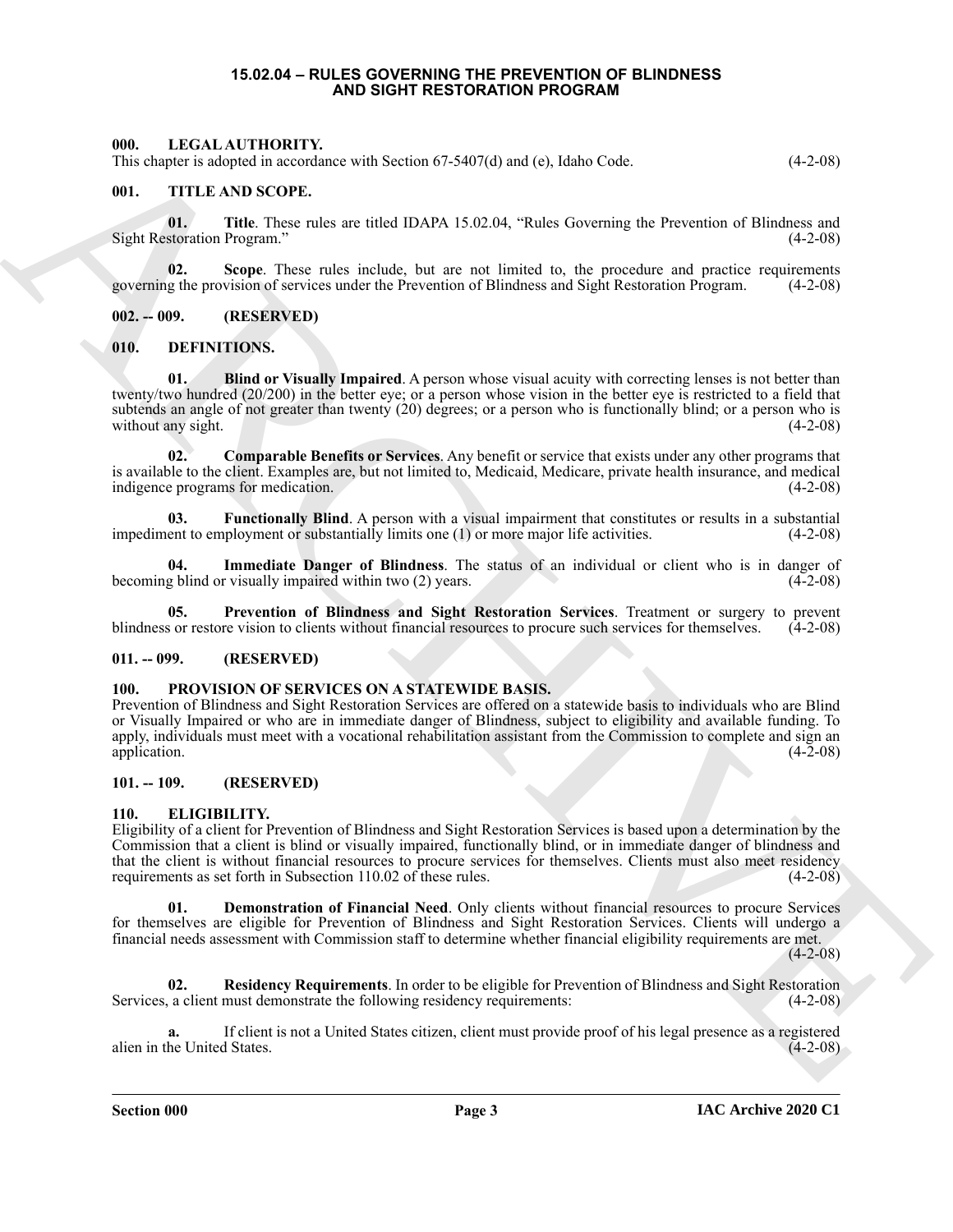#### *IDAHO ADMINISTRATIVE CODE IDAPA 15.02.04 – Prevention of Commission for the Blind & Visually Impaired*

**b.** Residence in the state of Idaho for a minimum of six (6) months; and (4-2-08)

**c.** Presence in the state of Idaho at the time of provision of Prevention of Blindness and Sight Restoration Services. (4-2-08)

### <span id="page-3-0"></span>**112 -- 199. (RESERVED)**

#### <span id="page-3-3"></span><span id="page-3-1"></span>**200. PAYMENT FOR NECESSARY EXPENSES.**

Commissions for the Blund & Versundy Impaired<br>
Blundwess & Sight Restoration Properties<br>  $\mu$  Restoration Section 24 the set of Higher and the summarization of the neural of the set of  $\pm 2$  when<br>
Blundwess Section 24 th The Commission's payment of necessary expenses associated with provision of Prevention of Blindness and Sight Restoration Services to eligible clients is subject to availability of funds during any single state fiscal year. In the event available funds for Prevention of Blindness and Sight Restoration Services are exhausted prior to the end of any single state fiscal year, eligible clients are placed on a waiting list until such time as funding is available to resume<br>Prevention of Blindness and Sight Restoration Services. Prevention of Blindness and Sight Restoration Services.

<span id="page-3-6"></span>**01.** Upper Limits. Subject to Subsection 200.03 of these rules, the Commission will pay no more than five thousand dollars (\$5,000) per eligible client for necessary expenses incurred for Prevention of Blindness and Sight Restoration Services during each eligible client's lifetime participation in the Blind Prevention and Sight Restoration Program. (4-2-08)

<span id="page-3-4"></span>**02. Comparable Benefits and Services**. Eligible clients must apply for and secure any comparable benefits and services which shall be applied towards payment of necessary expenses incurred for Prevention of Blindness and Sight Restoration Services before any expenditure of Commission funds. (4-2-08) Blindness and Sight Restoration Services before any expenditure of Commission funds.

<span id="page-3-5"></span>**03. Exceptions**. Any exceptions to the individual lifetime limit per eligible client set forth in Subsection 200.01 of these rules are only granted upon approval of the Commission rehabilitation services chief.

(4-2-08)

#### <span id="page-3-2"></span>**201. -- 999. (RESERVED)**